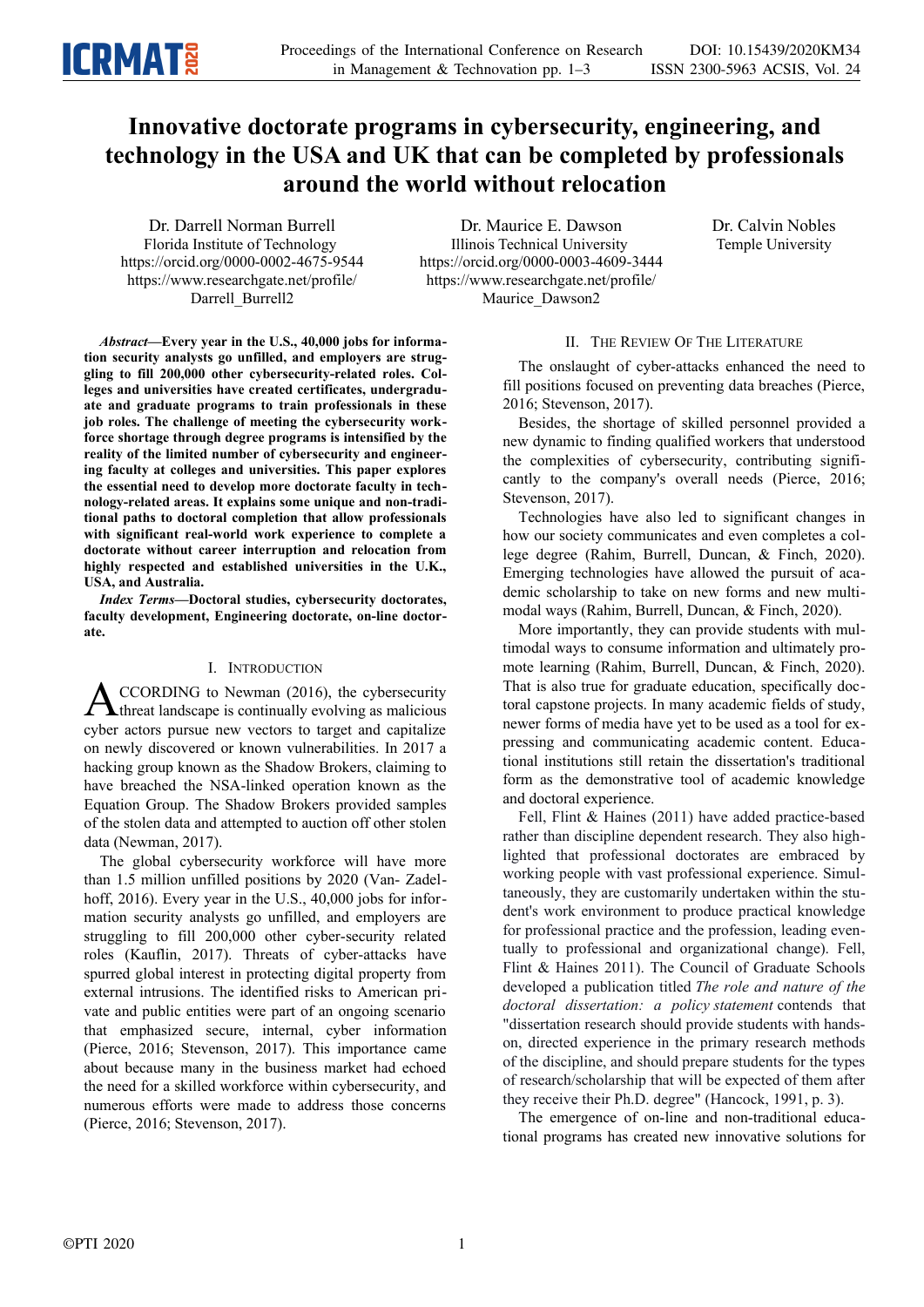addressing workforce development shortages by allowing professionals must work to be still able to pursue education and professional development opportunities (Rahim, Burrell, Duncan, & Finch, 2020). Universities are creating new degree programs and new approaches to learning that facilitate the innovative expression of academic scholarship (Rahim, Burrell, Duncan, & Finch, 2020).

These innovations have also included changes and new approaches to doctoral education. Perry & Imig (2008) outline, "as a result of these conversations, new forms of the capstone project are emerging. For example, the University of Southern California program has introduced thematic dissertations, wherein students conduct individual investigations of field-based problems as part of a group organized around a set of related problems. The University of Houston has put together a candidacy paper task force, which considers capstone models such as a needs analysis for educational institutions, the development of institutional-change plans, and a critical analysis of a district program. Both the University of Missouri– Columbia and the University of Florida are considering the role that solving "real-world" problems might play in a capstone piece. As a result of the focus on problems of practice, some institutions have suggested that the dissertation committee should include professional as well as academic members."

# III. THE DEVELOPMENT OF NON-TRADITIONAL DOCTORAL PROGRAMS

Several accredited U.S. universities have successfully developed non-traditional doctoral programs that offer limited face to face teaching residencies and on-line learning. These programs allow students from all over the world to complete a doctoral degree in Information Technology, Engineering, and Cybersecurity while working full time and not moving or relocating to complete their degrees. These are all brick and mortar universities that are leveraging their campus resources to engage professionals with significant work experience in the field, which could become effective faculty members in the future with a doctorate degree. These programs have several similar characteristics, like either on-line or limited residency offerings. These programs have coursework combined with dissertation research. These schools include:

- 1. The George Washington University in Ashburn VA, USA offers an on-line Doctor of Engineering that can be finished remotely in Cybersecurity and Technology Management
- 2. Old Dominion University in Norfolk, VA, U.S. offers an on-line Ph.D. in engineering management and systems engineering.
- 3. Dakota State University in Madison, South Dakota, USA, has an on-line Ph.D. in Information Security.
- 4. The University of the Cumberlands in Williamsburg, KY, USA, has an on-line Ph.D. in Information

Technology with options to study Blockchain Technology at the graduate level on-line.

5. Mississippi State University in Starkville, MS, USA has an on-line Ph.D. in Systems and Industrial Engineering.

#### IV. U.S. RESEARCH ONLY PH.D. PROGRAM

Usually, the U.S. approach to doctoral study includes academic coursework and then dissertation research. Still, one university in the U.S., Capitol Technology University, in Laurel, Maryland, USA, has a doctoral approach like many European Universities where students engage in their independent research. This program also allows students who have completed doctoral credits at other universities but failed to achieve their doctorate to transfer their credits and complete their doctorate in an accelerated format. They offer Ph.D. programs in Artificial Intelligence, Emergency and Protective Services, Human Factors, Unmanned Systems Applications, and Technology.

## V. PH.D. BY PUBLISHED RESEARCH OR PH.D. BY **PUBLICATION**

The Ph.D. by Published Research or Ph.D. by Published Works emerged as an option in 1966 at Cambridge University in the U.K. and has grown to become a viable path for doctoral degree completion in the U.K. and Australia (Peacock, 2017). The Ph.D. by published works was initially conceived to allow practitioners such as creative writers, artists, and accomplished executive to obtain an earned doctorate that would afford them the ability to take their knowledge, experiences, and accomplishments along with a doctorate degree in the university classroom (Peacock, 2017).

The Ph.D. by published works program works by the students submitting a collection of prior peer-reviewed published research and works all from the matching field for examination (Peacock, 2017). The portfolio submission can include peer-reviewed full paper conference proceedings, peer-reviewed academic articles, and peer-reviewed book chapters. The submission of published works is critical content analysis as an evaluated equivalent to fulfilling requirements for a doctoral degree (Peacock, 2017). The critical content analysis explains the relevance, impact, and unifying significance of the publications in the academic field (Peacock, 2017). Universities offering these programs include:

Middlesex University in the U.K. offers a Doctor of Professional Studies by published works.

London Metropolitan University in the U.K. offers a Ph.D. by Published Works.

These universities offer flexible doctoral programs that are a perfect fit for working professionals of those that want to be able to work full time while they pursue a doctorate. These programs also offer organizations new options support high potential employees with professional